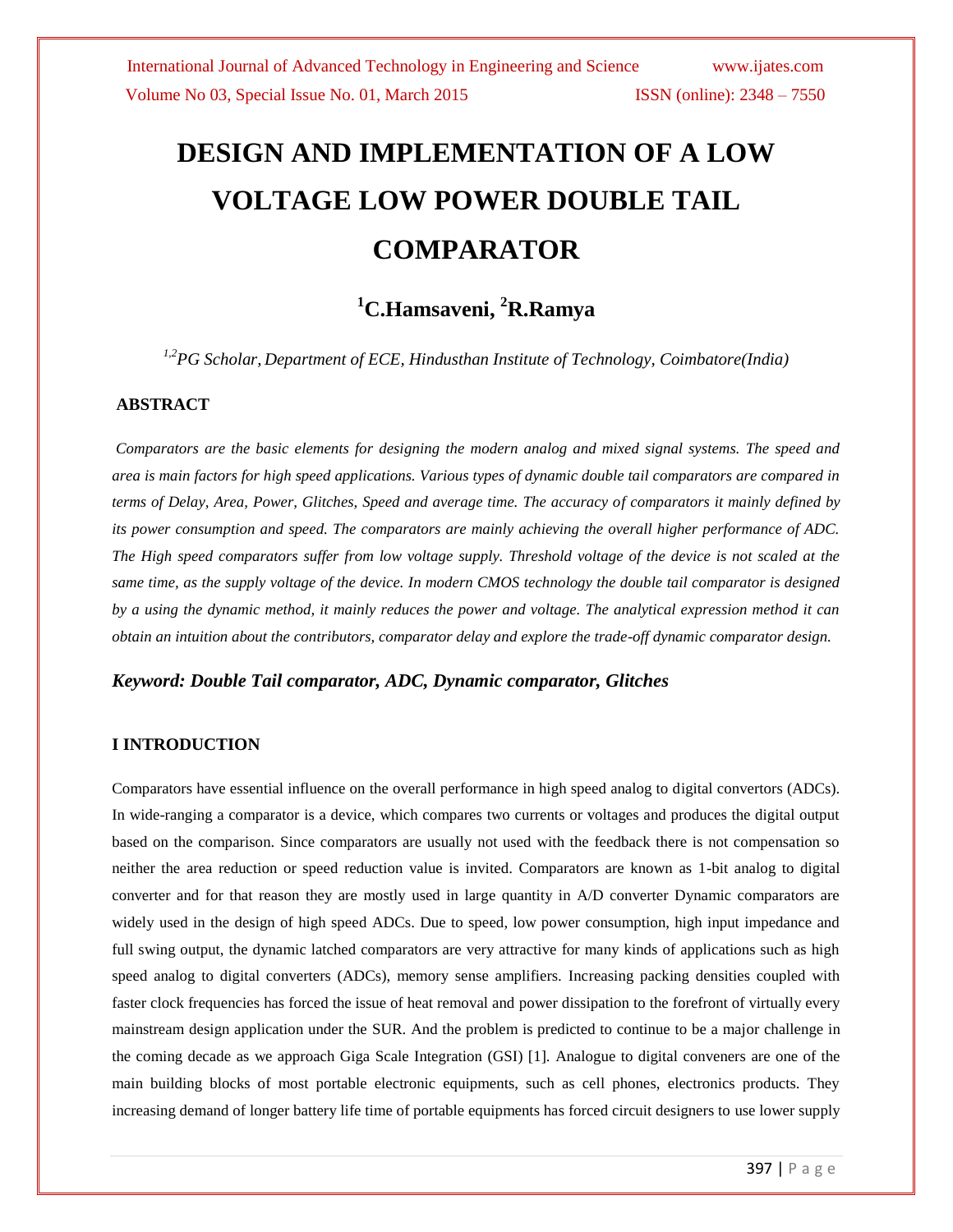# International Journal of Advanced Technology in Engineering and Science [www.ijates.com](http://www.ijates.com/) Volume No 03, Special Issue No. 01, March 2015 ISSN (online): 2348 – 7550

voltages. However the supply voltage is lowered the performance of analogue circuits is degraded and the design of low voltage analogue Circuits

This technique is very suitable for very-low power clocked and continuous time circuits such as level shifters, Opamp and comparators. Design of a 10-bit supply boosted (SB) SAR ADC is presented as an example of the technique. Voltage design techniques such as clock boosting were also used. A unique supply and clock booster was designed as integral part of new supply boosted comparator. Input common mode range of SB comparator was extended by using supply boosted level shifter circuits [6]. Among the key performance metrics of a dynamic latch used in a voltage comparator is its input referred offset voltage. Relevant effects that contribute to the offset can be divided into static and dynamic components. The most commonly discussed source of static offset stems from threshold voltage mismatch in the constituent transistors. Two simple equations for predicting the offset were derived and compared against simulation data [7].

The degeneration resistors are the latching pair and it's to reduce transistor charging time for regeneration. Charging time, they allowing more time for regeneration. The introduction method consists of the emitter degeneration resistors in the latching pair. The degeneration resistors reduce the transistor charging time, providing more time for the critical process of regeneration. As the latching pair is isolated from the input nodes degenerates still improves the sensitivity when a preamplifier is used [8]. To overcome the challenges associated with to reduce the supply voltage, a double tail latched comparator with a variable capacitance, calibration technique they using a metal oxide metal capacitors is implemented. An all-digital time domain delay interpolation technique further enhances the resolution with very little additional power consumption [9].

#### **II CONVENTIONAL DYNAMIC COMPARATOR**

The double tail comparator achieves the better performance and the double tail comparator and the architecture it mainly used in the better performance used in the low voltage applications. The comparator designed based on double tail architecture. The main idea of this method is to increase ΔVfn/*fp* is to increase the latch regeneration speed. The main operation of the comparator is during reset phase  $CLK = 0$ , Mtail1 and Mtail2 is off, to avoiding these static power, M3 and M4 switches pulls both fn and fp nodes to VDD. Hence the transistor Mc1 and Mc2 are cut off, intermediate stage transistors MR1 and MR2 is reset both latches outputs to ground. During decision making phase CLK = VDD. Mtail1 and Mtail2 are on transistors M3 and M4 turn off. Furthermore, at the beginning of the phase, the control transistors are still off. Thus, fn and fp start to drop with different rates according to the input voltages. The second term, *t*latch, is the latching delay of two cross coupled inverters. It is assumed that a voltage swing of *Vout* = *VDD*/2 has to be obtained from an initial output voltage difference V0 at the falling output. This is a self biasing differential amplifier. An inverter was added at the output of the amplifier as an additional gain stage, to isolate any load capacitance from the self biasing differential amplifier.

The size of M1 and M2 are set by considering the differential amplifier's transconductance and the input capacitance. The transconductance sets the gain of the stages, while the input capacitance of the comparator is determined by the size M1 and M2. Similar to the conventional dynamic comparator, the delay of this comparator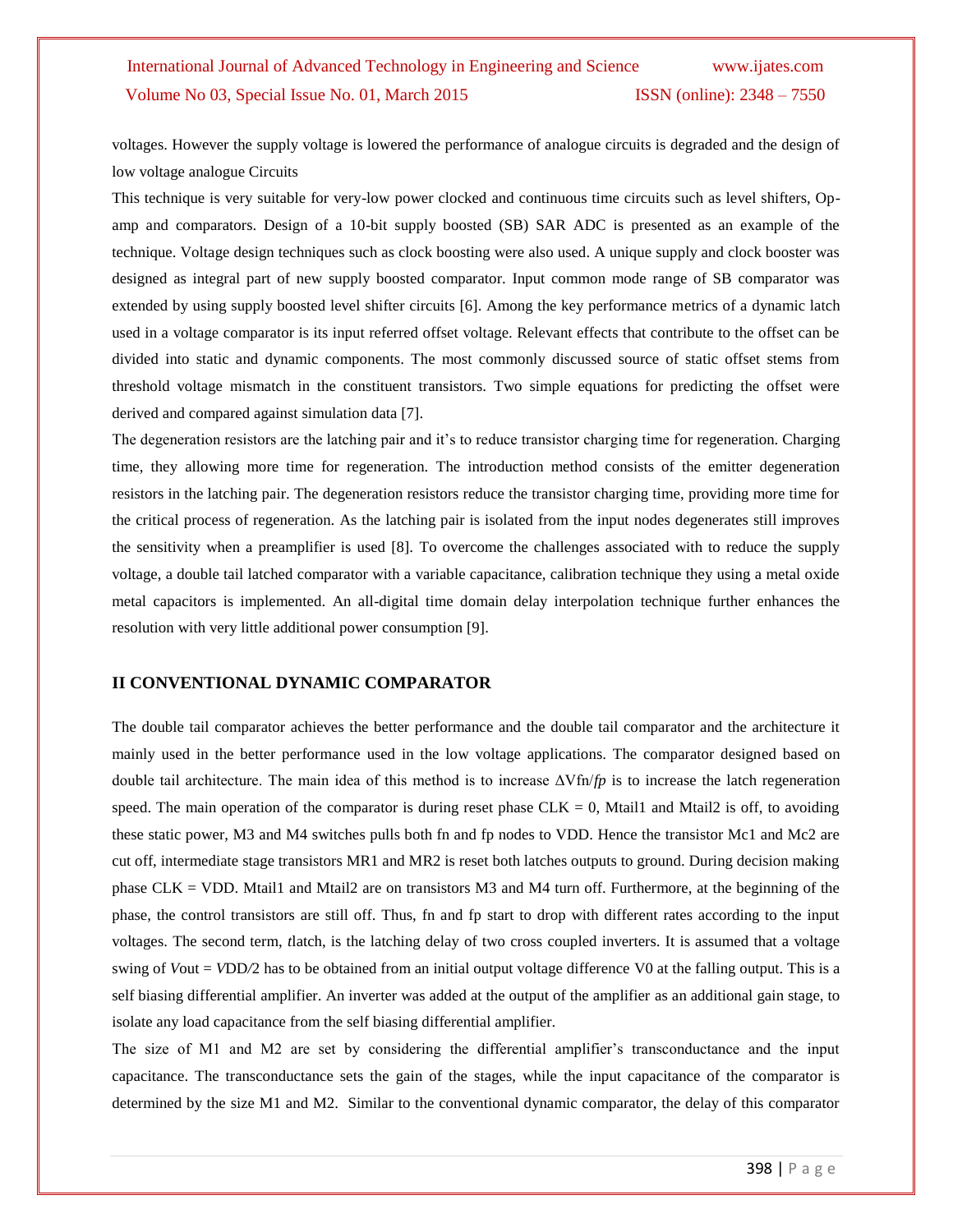# International Journal of Advanced Technology in Engineering and Science [www.ijates.com](http://www.ijates.com/) Volume No 03, Special Issue No. 01, March 2015 ISSN (online): 2348 – 7550

comprises two main parts, t0 and tlatch. The delay t0 represents the capacitive charging of the load capacitance CL out (at the latch stage output nodes, Outn and Outp) until the first n-channel transistor (M9/M10) turns on, after which the latch regeneration starts; thus t0 is obtained where IB1 is the drain current of the M9 and approximately equal to the half of the tail current. Thus, it can be concluded that two main parameters which influence the initial output differential voltage and thereby the latch regeneration time are the transconductance of the intermediate stage transistors (*g*mR1*,*2) and the voltage difference at the first stage outputs (fn and fp) at time *t*0.

#### **III PROPOSED DOUBLE TAIL COMPARATOR**

To achieve the better performance of double tail architecture in low voltage applications, the proposed method comparator is designed based on the double-tail structure

Operation of Proposed Comparator

1. Voltage is sense at the second stage input and the second stage latch regenerate output voltage Reset Phase:  $Clk = 0$ , Mtail1and Mtail2 OFF. For this process static power is avoided. np and nf nodes to VDD. Latches to be Ground.

2. Decision making phase: Clk = VDD, Mtail1 and Mtail2 are ON, M3 and M4 OFF.

During reset phase clk=0, Mtail1 (M3) &Mtail2 (M20) are OFF, M10&M13will pull both fn & fp nodes to VDD. Hence MC (M11) & MC (M12) are cut off, M6 M9 are discharge to output nodes to VSS. During an decision making phase clk =VDD,Mtail1(M3)&Mtail2(M20) are ON, transistor M10&M13 will OFF and fn & fp nodes are start drop with different rates according to input voltage. VINP>VINN means fn is faster than fp, M15 transistor provide more current thanM14.MC (M11) is turn on, fp node pulling back to VDD MC (M12) remains OFF, fn node discharged. Offset will low and delay reduced. Parallel connected dynamic latch is used as load of first stage to increase voltage difference due to cascade connection delay will more compare to parallel connection. The latch of this first stage start regenerating depending on the input differential voltage (Vin1, Vin2), producing a large difference voltage. This difference Out1 and Out2.As fast sensing it is exploiting less time to produce output when compare to previous work. It consumes less power compared to conventional one. As the way delay has reduced.

#### **IV EXPERIMENTAL RESULTS**

#### **Existing Model**

In order to compare the proposed comparator with the conventional and double tail dynamic comparator all circuits have been simulated in a 130nm CMOS technology the post layout simulation have been simulated in Tanner EDA which is used to calculate the area of the conventional dynamic comparator as shown in Fig 1, Double tail dynamic comparator as in Fig 3 and proposed double tail dynamic comparator.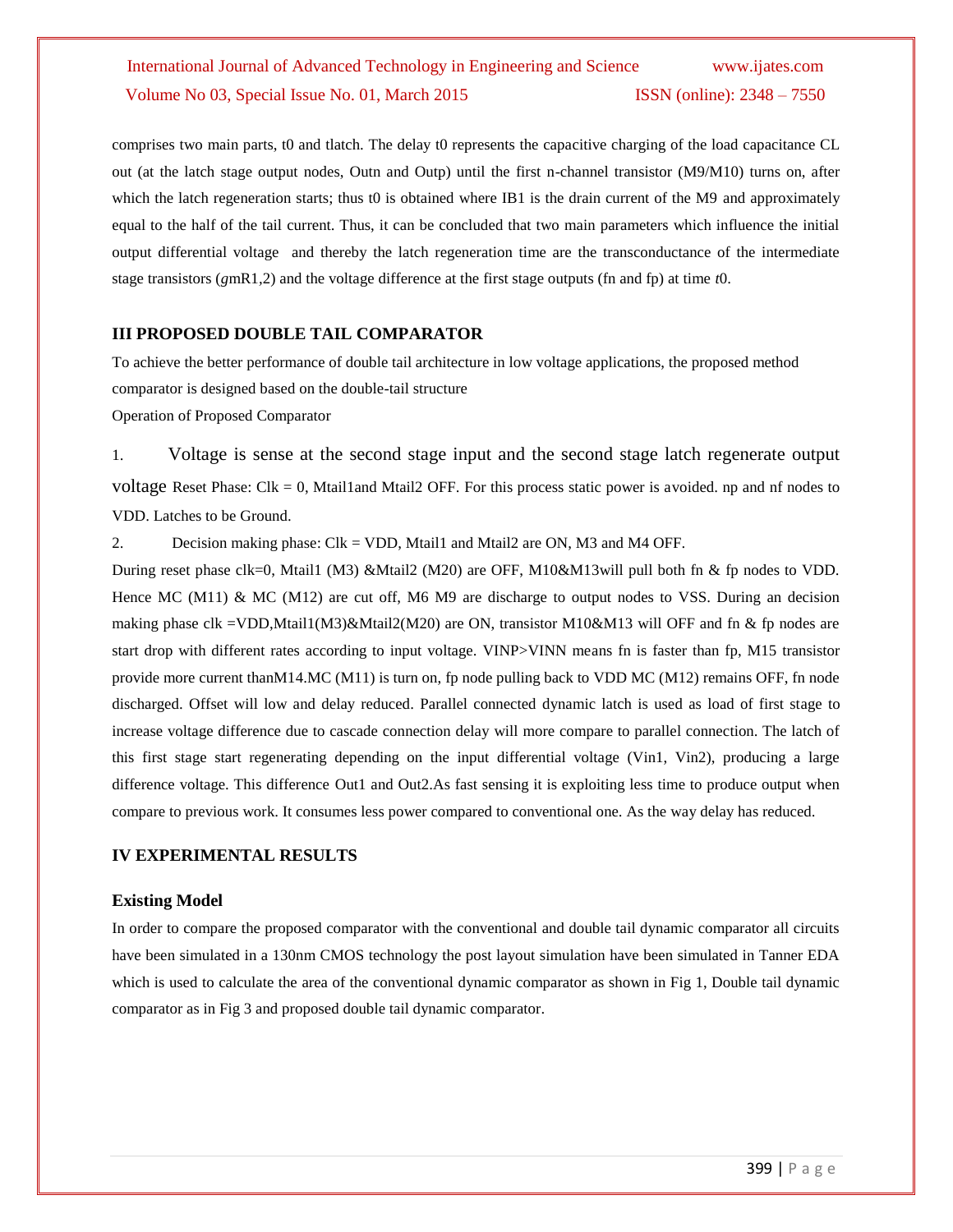#### **Circuit Diagram**



#### **Fig .1 Existing Dynamic Comparator**

Due to the fact that parasitic capacitances of input transistors do not directly affect the switching speed of the output nodes, it is possible to design large input transistor to minimize the offset. The disadvantage, on the other hand, is the fact that due to several stacked transistors, a sufficiently high supply voltage is needed for a proper delay time. The reason is that, at the beginning of the decision, only transistors *M*3 and *M*4 of the latch contribute to the positive feedback until the voltage level of one output node has dropped below a level small enough to turn on transistors *M*5 or *M*6 to start complete regeneration.

#### **Graph Output**



**Fig.2 Energy diagram of existing system.**

#### **Proposed Method**

As long as fn continues falling, the corresponding PMOS control transistor (*M*c1 in this case) starts to turn on, pulling fp node back to the *V*DD; so another control transistor (*M*c2) remains off, allowing fn to be discharged completely. In other words, unlike conventional double-tail dynamic comparator, in which *V*fn*/*fp is just a function of input transistor transconductance and input voltage difference in the proposed structure as soon as the comparator detects that for instance node fn discharges faster, a PMOS transistor (*M*c1) turns on, pulling the other node fp back to the *V*DD.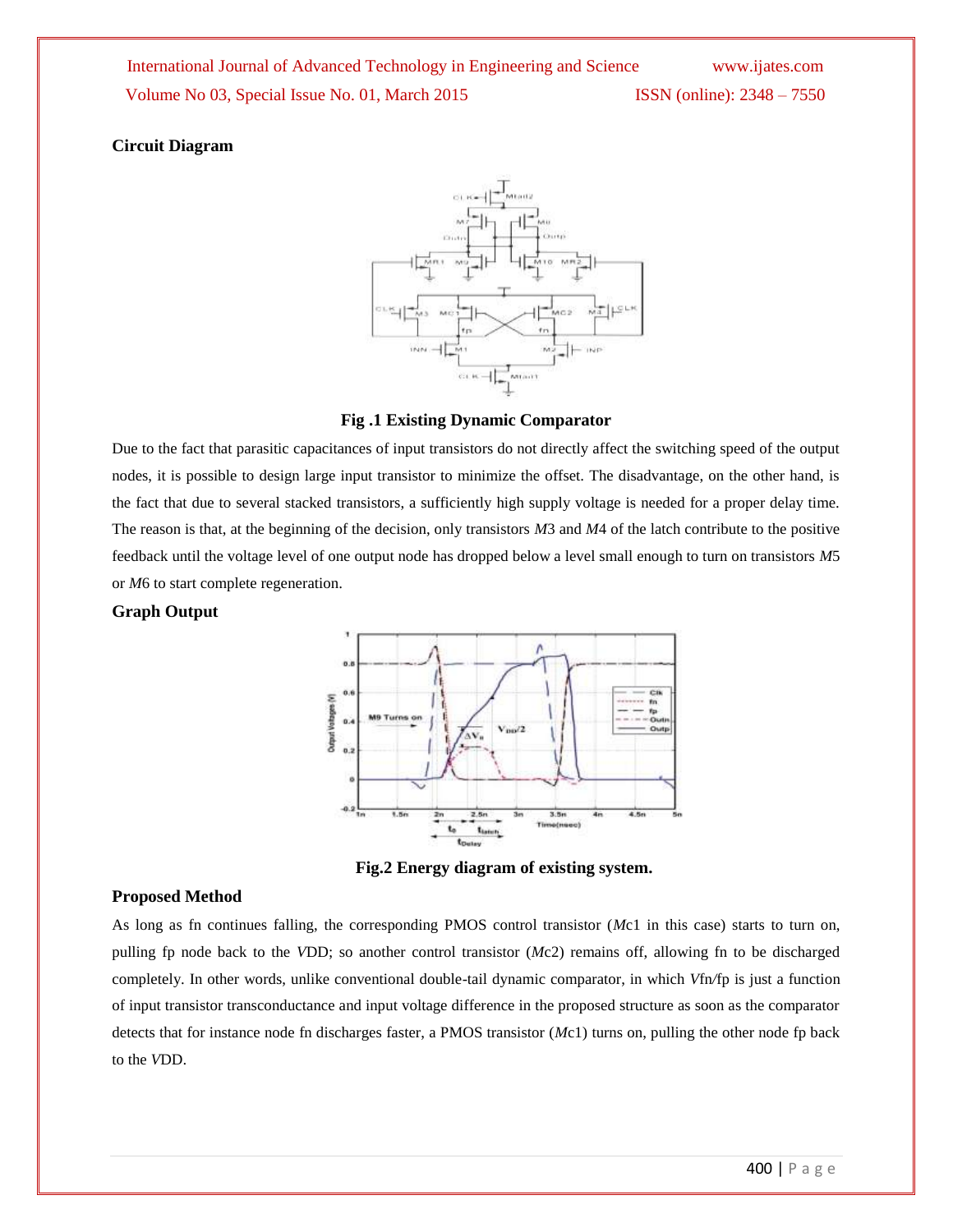## **Circuit**



### **Fig 3 Proposed Circuit**

Therefore by the time passing, the difference between fn and fp (*V*fn*/*fp) increases in an exponential manner, leading to the reduction of latch regeneration time.

It is evident that the double-tail topology can operate faster and can be used in lower supply voltages, while consuming nearly the same power as the conventional dynamic comparator. The case is even much better for the proposed comparator when compared to the conventional double-tail topology.

| Parsing                   | $0.10$ seconds |
|---------------------------|----------------|
| Setup                     | $0.01$ seconds |
| DC operating point        | $0.00$ seconds |
| <b>Transient Analysis</b> | 1.14 seconds   |
| Overhead                  | 2.01 seconds   |
| Total                     | 3.26 seconds   |

## **Simulation Graph**



## **Fig.4 Proposed Output**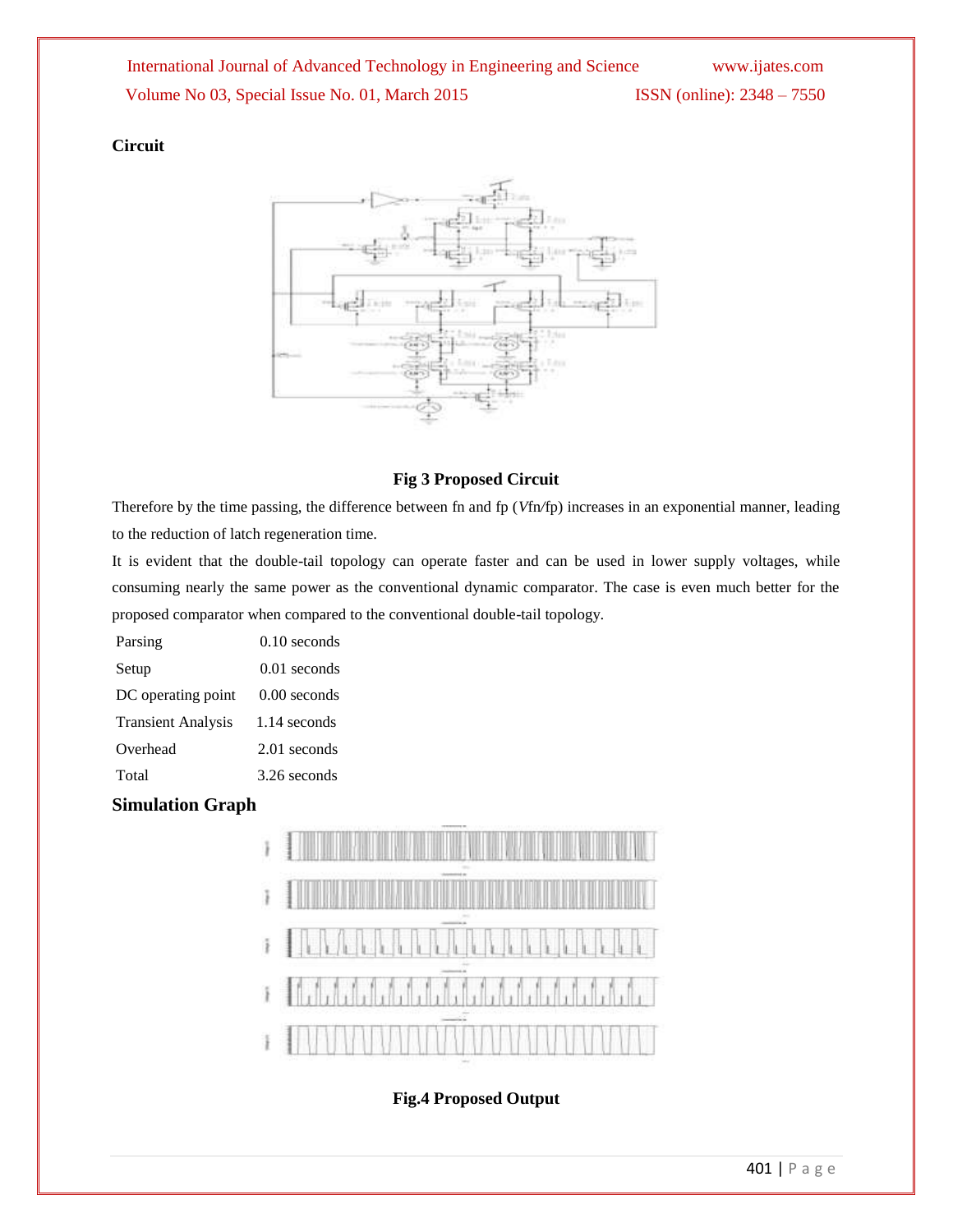#### **V CONCLUSION**

This work presents that comprehensive delay analysis for clocked dynamic comparators. Two common structures of conventional dynamic comparator and conventional double- tail dynamic comparators have been analyzed. A new dynamic comparator with low-voltage low-power capability has been proposed in order to improve the performance of the comparator and also reduces the delay. The area estimation is evaluated using post layout simulation with the help of micro wind simulator.

#### **REFERENCES**

- [1] B. Goll and H. Zimmermann, "A comparator with reduced delay time in 65-nm CMOS for supply voltages down to 0.65," *IEEE Trans. Circuits Syst. II, Exp. Briefs*, vol. 56, no. 11, pp. 810–814, Nov. 2009.
- [2] S. U. Ay, "A sub-1 volt 10-bit supply boosted SAR ADC design in standard CMOS," Int. J. Analog Integr. Circuits Signal Process., vol. 66, no. 2, pp. 213–221, Feb. 2011.
- [3] A. Mesgarani, M. N. Alam, F. Z. Nelson, and S. U. Ay, "Supply boosting technique for designing very lowvoltage mixed-signal circuits in standard CMOS," in Proc. IEEE Int. Midwest Symp. Circuits Syst. Dig. Tech. Papers, Aug. 2010, pp. 893–896.
- [4] B. J. Blalock, "Body-driving as a Low-Voltage Analog Design Technique for CMOS technology," in Proc. IEEE Southwest Symp. Mixed-Signal Design, Feb. 2000, pp. 113–118.
- [5] M. Maymandi-Nejad and M. Sachdev, "1-bit quantiser with rail to rail input range for sub-1V \_\_ modulators," IEEE Electron. Lett., vol. 39, no. 12, pp. 894–895, Jan. 2003.
- [6] Y. Okaniwa, H. Tamura, M. Kibune, D. Yamazaki, T.-S. Cheung, J. Ogawa, N. Tzartzanis, W. W. Walker, and T. Kuroda, "A 40Gb/ s CMOS clocked comparator with bandwidth modulation technique," IEEE J. Solid-State Circuits, vol. 40, no. 8, pp. 1680–1687, Aug. 2005.
- [7] B. Goll and H. Zimmermann, "A 0.12 μm CMOS comparator requiring 0.5V at 600MHz and 1.5V at 6 GHz," in Proc. IEEE Int. Solid-State Circuits Conf., Dig. Tech. Papers, Feb. 2007, pp. 316–317.
- [8] B. Goll and H. Zimmermann, "A 65nm CMOS comparator with modified latch to achieve 7GHz/1.3mW at 1.2V and 700MHz/47μW at 0.6V," in Proc. IEEE Int. Solid-State Circuits Conf. Dig. Tech. Papers, Feb. 2009, pp. 328–329.
- [9] B. Goll and H. Zimmermann, "Low-power 600MHz comparator for 0.5 V supply voltage in 0.12 μm CMOS," IEEE Electron. Lett., vol. 43, no. 7, pp. 388–390, Mar. 2007.
- [10] D. Shinkel, E. Mensink, E. Klumperink, E. van Tuijl, and B. Nauta, "A double-tail latch-type voltage sense amplifier with 18ps Setup+Hold time," in Proc. IEEE Int. Solid-State Circuits Conf., Dig. Tech. Papers, Feb. 2007, pp. 314–315.
- [11] P. Nuzzo, F. D. Bernardinis, P. Terreni, and G. Van der Plas, "Noise analysis of regenerative comparators for reconfigurable ADC architectures," IEEE Trans. Circuits Syst. I, Reg. Papers, vol. 55, no. 6, pp. 1441–1454, Jul. 2008.